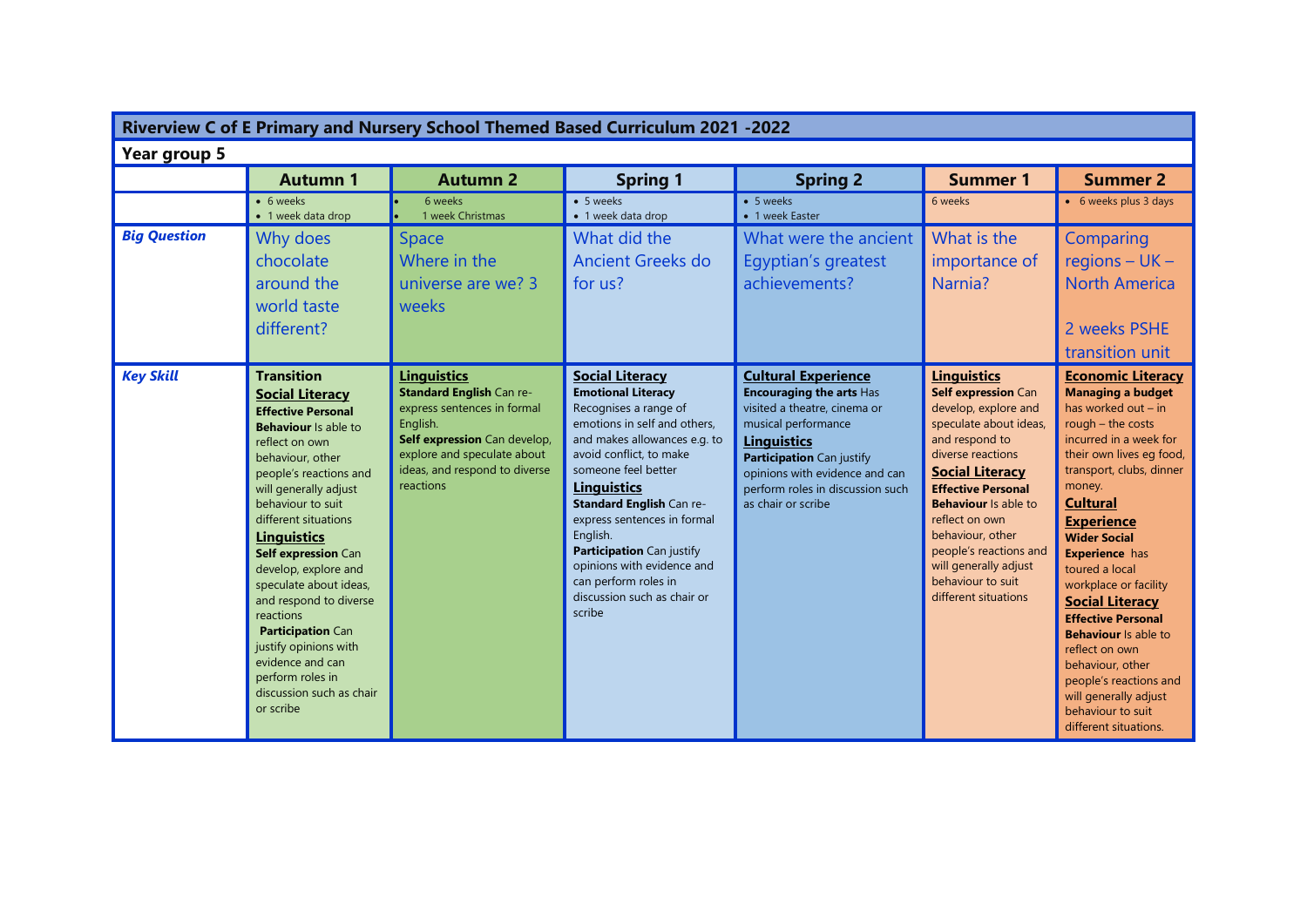| Riverview C of E Primary and Nursery School Themed Based Curriculum 2021 -2022 |                                                                                                                                                          |                                  |                                                                                                                            |                          |                                                                                                                                                                                 |                                                                         |  |  |
|--------------------------------------------------------------------------------|----------------------------------------------------------------------------------------------------------------------------------------------------------|----------------------------------|----------------------------------------------------------------------------------------------------------------------------|--------------------------|---------------------------------------------------------------------------------------------------------------------------------------------------------------------------------|-------------------------------------------------------------------------|--|--|
| Year group 5                                                                   |                                                                                                                                                          |                                  |                                                                                                                            |                          |                                                                                                                                                                                 |                                                                         |  |  |
|                                                                                | <b>Autumn 1</b>                                                                                                                                          | <b>Autumn 2</b>                  | <b>Spring 1</b>                                                                                                            | <b>Spring 2</b>          | <b>Summer 1</b>                                                                                                                                                                 | <b>Summer 2</b>                                                         |  |  |
| <b>Entry Point</b>                                                             | Chocolate<br>museum                                                                                                                                      | <b>Astronaut Training</b><br>Day | <b>Ancient Greece day</b><br>School/gods/daily<br>life                                                                     | <b>British museum</b>    | Become a<br>cartographer<br>(map)<br>playground)                                                                                                                                | Local area<br>$research -$<br>maps walk                                 |  |  |
| <b>Exit Point</b>                                                              | Chocolate<br>making                                                                                                                                      | Christmas activities             | Pod casts                                                                                                                  | Own museum<br>exhibition | Create own<br>Narnia world -<br>shoeboxes                                                                                                                                       | <b>Travel brochure</b><br>- group work<br>present to<br><b>Emeralds</b> |  |  |
| <b>RE</b>                                                                      | How did Jesus'<br>What helps Hindu's<br>to worship?<br>teaching<br>challenge<br>people?<br>Christmas: Why is<br>light an important<br>sign at Christmas? |                                  | How can churches help us to understand<br>Christian belief?<br>What is a creed?<br>How do we know what happened at Easter? |                          | What can we learn about the<br>Christian Faith from the<br><b>Chronicles of Narnia?</b><br>What would Jesus do? How do<br>the beliefs of Christians influence<br>their actions? |                                                                         |  |  |
| <b>PHSE</b>                                                                    | Relationships<br>Family and close positive relationships<br>Friendships<br>Managing Hurtful behaviour and<br>bullying<br>Safe relationships              |                                  | Living in the Wider World<br>Share responsibilities<br>Economic wellbeing - money                                          |                          | <b>Health and Wellbeing</b><br>Healthy lifestyles<br>Mental health<br>Ourselves, growing and changing<br><b>Keeping safe</b><br>Drubs, Alcohol, Tobacco                         |                                                                         |  |  |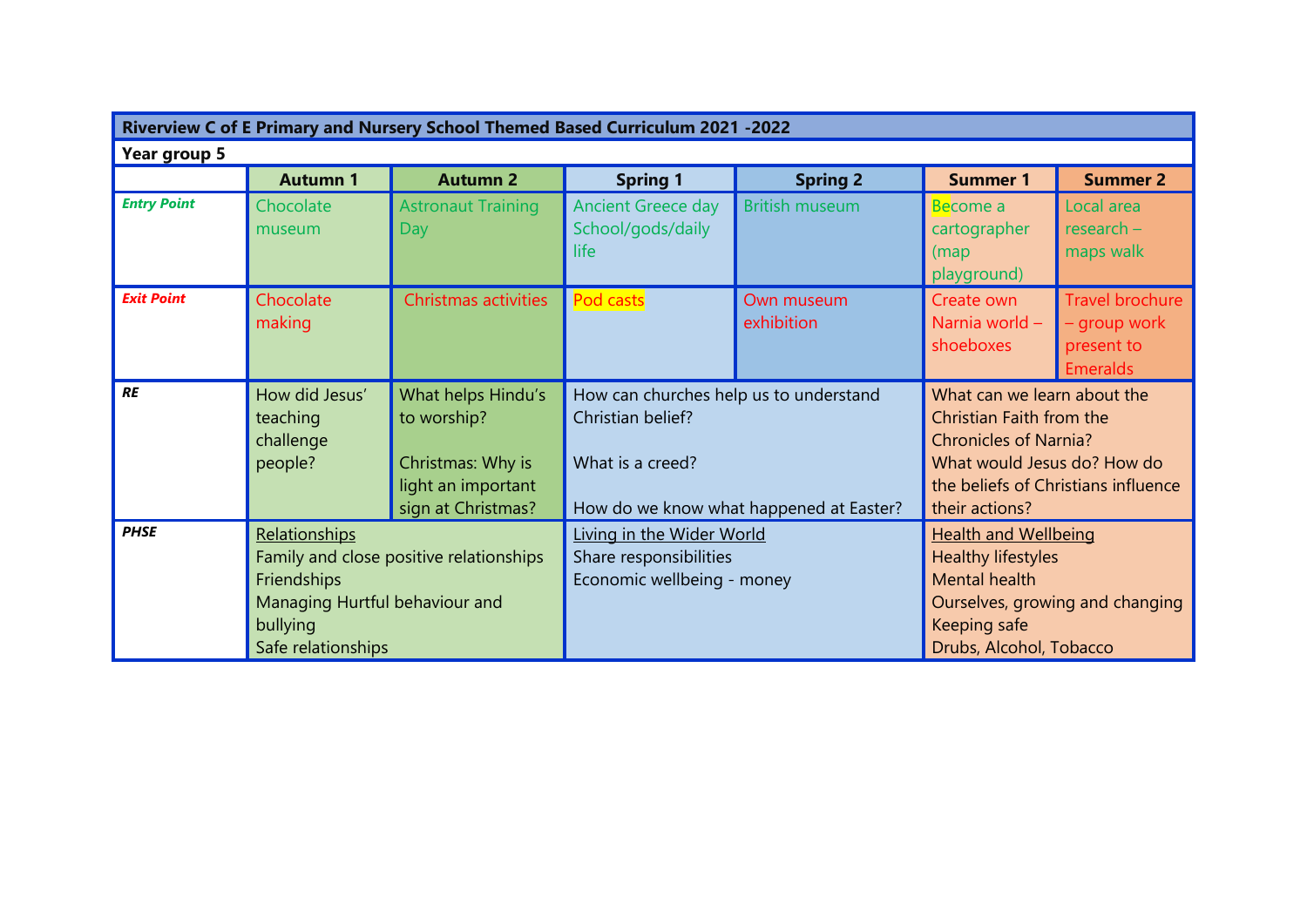| Riverview C of E Primary and Nursery School Themed Based Curriculum 2021 -2022 |                                                                                                                                                                                                                                                                      |                                                                                                                                                  |                                                                                                                                                                                                              |                                                                                                                                                                                  |                                                                                                                                                                                                                                                                     |                                                                                                                                                                                                                                                                                      |  |
|--------------------------------------------------------------------------------|----------------------------------------------------------------------------------------------------------------------------------------------------------------------------------------------------------------------------------------------------------------------|--------------------------------------------------------------------------------------------------------------------------------------------------|--------------------------------------------------------------------------------------------------------------------------------------------------------------------------------------------------------------|----------------------------------------------------------------------------------------------------------------------------------------------------------------------------------|---------------------------------------------------------------------------------------------------------------------------------------------------------------------------------------------------------------------------------------------------------------------|--------------------------------------------------------------------------------------------------------------------------------------------------------------------------------------------------------------------------------------------------------------------------------------|--|
| Year group 5                                                                   |                                                                                                                                                                                                                                                                      |                                                                                                                                                  |                                                                                                                                                                                                              |                                                                                                                                                                                  |                                                                                                                                                                                                                                                                     |                                                                                                                                                                                                                                                                                      |  |
|                                                                                | <b>Autumn 1</b>                                                                                                                                                                                                                                                      | <b>Autumn 2</b>                                                                                                                                  | <b>Spring 1</b>                                                                                                                                                                                              | <b>Spring 2</b>                                                                                                                                                                  | <b>Summer 1</b>                                                                                                                                                                                                                                                     | <b>Summer 2</b>                                                                                                                                                                                                                                                                      |  |
| English - Genre,<br>time frame and<br>purpose                                  | 3 weeks -<br><b>Writing to</b><br>entertain<br><b>The Great</b><br>Chocoplot (JC)<br>$2$ weeks $-$<br>Writing to<br>inform<br>Non-fiction<br>explanations<br>How chocolate is<br>made (Topic)<br>1 week -<br>Poetry - choral<br>and<br>performance<br>Chocolate cake | 3 weeks - Writing to<br>inform<br>Non fiction $-$<br>instructions<br>Animal automata<br>(DT)<br>3 Weeks - Writing to<br>entertain<br>Cosmic (JC) | 3 Weeks - Writing to<br>entertain<br>Narrative - Myths<br>and legends<br><b>Theseus and the</b><br>minotaur (JC)<br>2 Weeks - Writing<br>to Entertain<br>Poetry - classic<br>Narrative poetry<br>Jabberwocky | 3 Weeks - Writing to<br>entertain<br>Narrative – older<br>literature<br>The Secret Garden<br>2 Weeks - Writing to<br>inform<br><b>Non-fiction Secret of</b><br>the Sun King (JC) | $3$ Weeks $-$<br><b>Writing to</b><br>entertain<br>Narrative $-$<br>novels by<br>significant<br>authors<br>The Lion, The<br>Witch and the<br><b>Wardrobe</b><br>3 Weeks -<br><b>Writing to</b><br>persuade<br>Non-fiction<br><b>Persuasive</b><br>letters Kick (JC) | 3 weeks -<br><b>Writing to</b><br>entertain<br>Stories from<br>other cultures<br>Journey to<br>Jo'burg<br>2 Weeks -<br><b>Writing to</b><br>entertain<br>Poetic style -<br>word play,<br>rhyme,<br>metaphor,<br>word choice<br><b>The</b><br><b>Malfeasance</b><br>$\overline{(IC)}$ |  |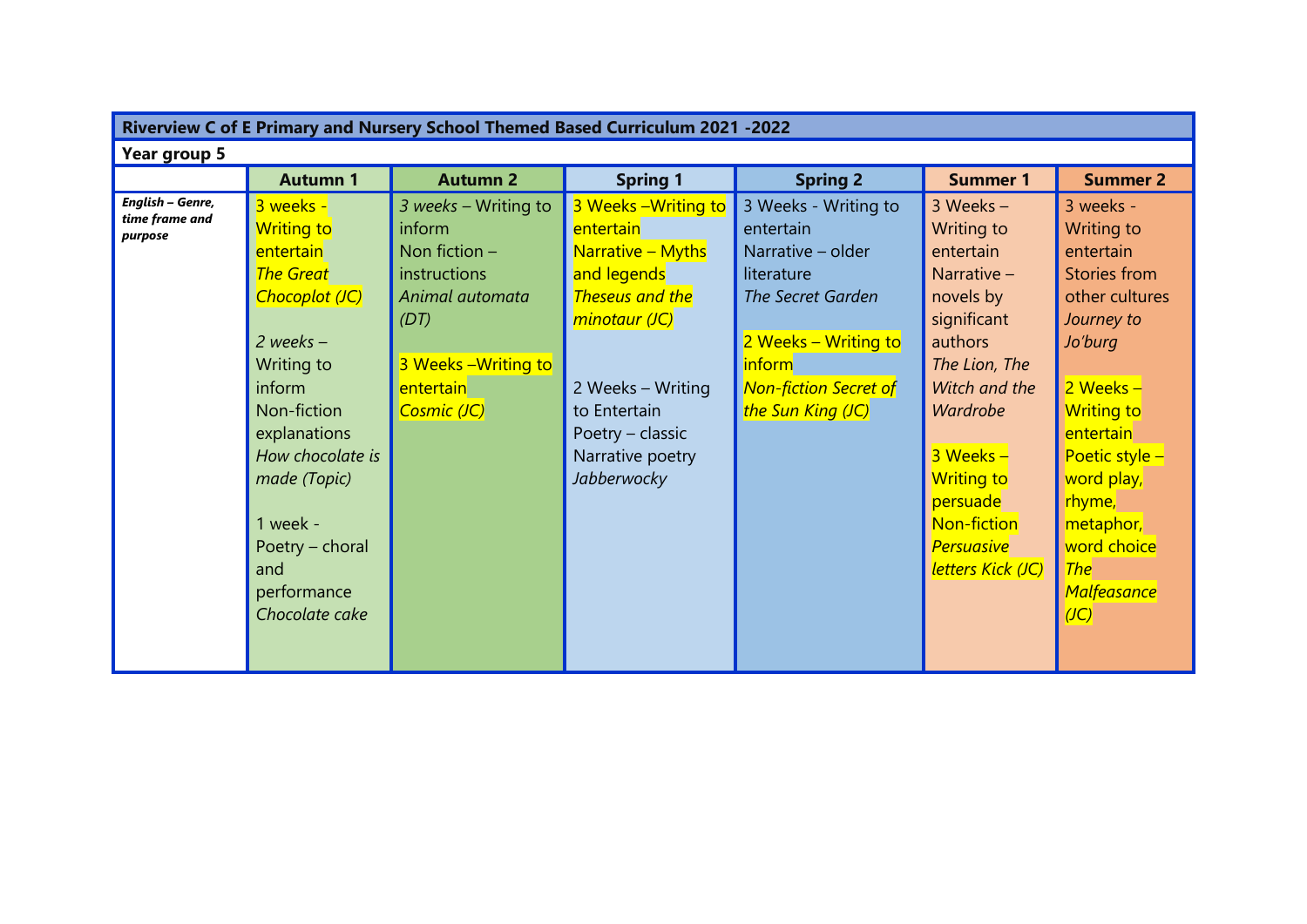| Riverview C of E Primary and Nursery School Themed Based Curriculum 2021 -2022 |                                                                 |                                                                                                   |                                                                                                                         |                                                                                                                                                                                                  |                                                                                                  |                                                          |  |  |
|--------------------------------------------------------------------------------|-----------------------------------------------------------------|---------------------------------------------------------------------------------------------------|-------------------------------------------------------------------------------------------------------------------------|--------------------------------------------------------------------------------------------------------------------------------------------------------------------------------------------------|--------------------------------------------------------------------------------------------------|----------------------------------------------------------|--|--|
| Year group 5                                                                   |                                                                 |                                                                                                   |                                                                                                                         |                                                                                                                                                                                                  |                                                                                                  |                                                          |  |  |
|                                                                                | <b>Autumn 1</b>                                                 | <b>Autumn 2</b>                                                                                   | <b>Spring 1</b>                                                                                                         | <b>Spring 2</b>                                                                                                                                                                                  | <b>Summer 1</b>                                                                                  | <b>Summer 2</b>                                          |  |  |
| <b>Grammar</b>                                                                 | Adverbs of time<br>and place<br>Fronted<br>adverbials<br>Speech | Relative pronouns &<br>relative clauses<br>Dashes, brackets,<br>commas to indicate<br>parenthesis | Cohesive devices<br>within a paragraph<br>including, then,<br>after, that, this,<br>firstly.<br><b>Standard English</b> | Adverbs indicating<br>degrees of possibility<br>(perhaps, surely)<br><b>Modal Verbs</b><br>Cohesive devices -<br>tense choices and<br>adverbs of time, place<br>and number to link<br>paragraphs | Commas to<br>clarify meaning<br>and avoid<br>ambiguity                                           | <b>Revision</b>                                          |  |  |
| <b>Guided reading</b>                                                          | Journey to<br>$Jo'berq -$<br><b>Beverley Naidoo</b>             | Cosmic - Frank<br>Cotterell                                                                       | Who let the gods<br>out - Maz Evans                                                                                     | The Secret Garden -<br>Frances Hodgson<br><b>Burnett</b>                                                                                                                                         | The Lion, The<br>Witch and the<br>Wardrobe $-$ CS<br>Lewis                                       | Macbeth $-$<br>Shakespeare<br>stories - Leon<br>Garfield |  |  |
| <b>Maths</b>                                                                   | <b>White Rose</b>                                               | <b>White Rose</b>                                                                                 | <b>White Rose</b>                                                                                                       | <b>White Rose</b>                                                                                                                                                                                | <b>White Rose</b>                                                                                | <b>White Rose</b>                                        |  |  |
| <b>Science</b>                                                                 | Living things<br>and their<br>habitats                          | Earth and Space<br>Phases of the moon<br><b>Planets</b>                                           | Forces                                                                                                                  | Properties and<br>changes of materials                                                                                                                                                           | Properties and<br>changes of<br>materials<br>continued.<br><b>Animals</b><br>including<br>humans | <b>Revisit</b>                                           |  |  |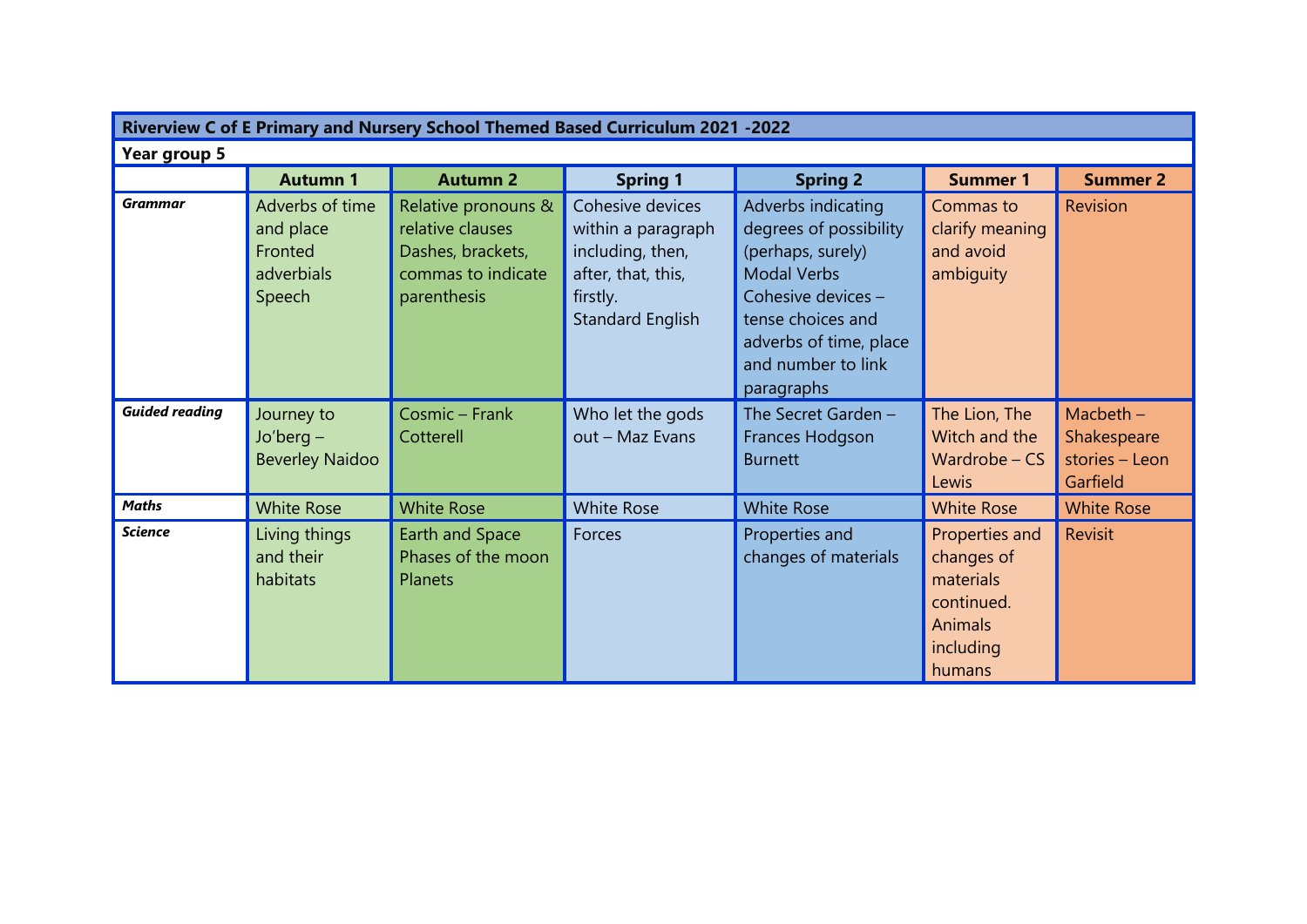| Riverview C of E Primary and Nursery School Themed Based Curriculum 2021 -2022 |                                                                                                     |                                                                                         |                                                                                |                                                                                 |                                                                                                                            |                                                                                                                          |  |  |
|--------------------------------------------------------------------------------|-----------------------------------------------------------------------------------------------------|-----------------------------------------------------------------------------------------|--------------------------------------------------------------------------------|---------------------------------------------------------------------------------|----------------------------------------------------------------------------------------------------------------------------|--------------------------------------------------------------------------------------------------------------------------|--|--|
| Year group 5                                                                   |                                                                                                     |                                                                                         |                                                                                |                                                                                 |                                                                                                                            |                                                                                                                          |  |  |
|                                                                                | <b>Autumn 1</b>                                                                                     | <b>Autumn 2</b>                                                                         | <b>Spring 1</b>                                                                | <b>Spring 2</b>                                                                 | <b>Summer 1</b>                                                                                                            | <b>Summer 2</b>                                                                                                          |  |  |
| <b>Computing</b>                                                               | Computers,<br>internet and<br>networks<br><b>Online Safety</b><br>Managing<br>online<br>information | Multimedia<br><b>Online Safety</b><br>Privacy, security,<br>copyright and<br>ownerships | Programming/<br>coding - Scratch<br><b>Online Safety</b><br>Safer internet day | Multimedia<br><b>Online Safety</b><br>Online relationships<br>Online reputation | Handling data<br><b>Online Safety</b><br>Health,<br>wellbeing and<br>lifestyle<br>Self-image and<br>identity               | Programming/<br>coding -<br><b>Microbits</b><br><b>Online Safety</b><br><b>Revisit as</b><br>decided                     |  |  |
| <b>History</b>                                                                 |                                                                                                     |                                                                                         | <b>Ancient Greece</b>                                                          | Ancient Egypt -<br>achievements                                                 |                                                                                                                            |                                                                                                                          |  |  |
| Geography                                                                      | Cocoa<br>production -<br>from bean to<br>bar                                                        | Biomes/vegetation<br>belts                                                              |                                                                                |                                                                                 | Ordinance<br>Survey using<br>OS symbols<br>and grid<br>references<br><b>Creating maps</b><br>of Narnia using<br>OS symbols | Comparing<br>physical and<br>human<br>geography of a<br>region in North<br>America<br>Greenwich<br>Latitude<br>Longitude |  |  |
| PE                                                                             | Coach Peet-<br>Hockey<br>CT-Outdoor<br>adventures (Y3)                                              | Coach Peet-<br>Gymnastics<br>CT - Haka Dance                                            | Coach Peet-<br>Gymnastics<br><b>CT</b> - Dance Theseus<br>and the minotaur     | <b>Coach Peet-Games</b><br>CT - Striking and<br>fielding games -<br>rounders    | Coach Peet -<br><b>Fitness</b><br><b>CT</b> – Athletics                                                                    | Coach Peet -<br>Games<br>$CT - Games$<br>invasion                                                                        |  |  |
| <b>Music</b>                                                                   | Living on a<br>Prayer                                                                               | Classroom Jazz 1                                                                        | Make you feel my<br>Love                                                       | The Fresh Prince of<br><b>Bel-Air</b>                                           | Dancing in the<br><b>Street</b>                                                                                            | Reflect, Rewind<br>and Replay                                                                                            |  |  |